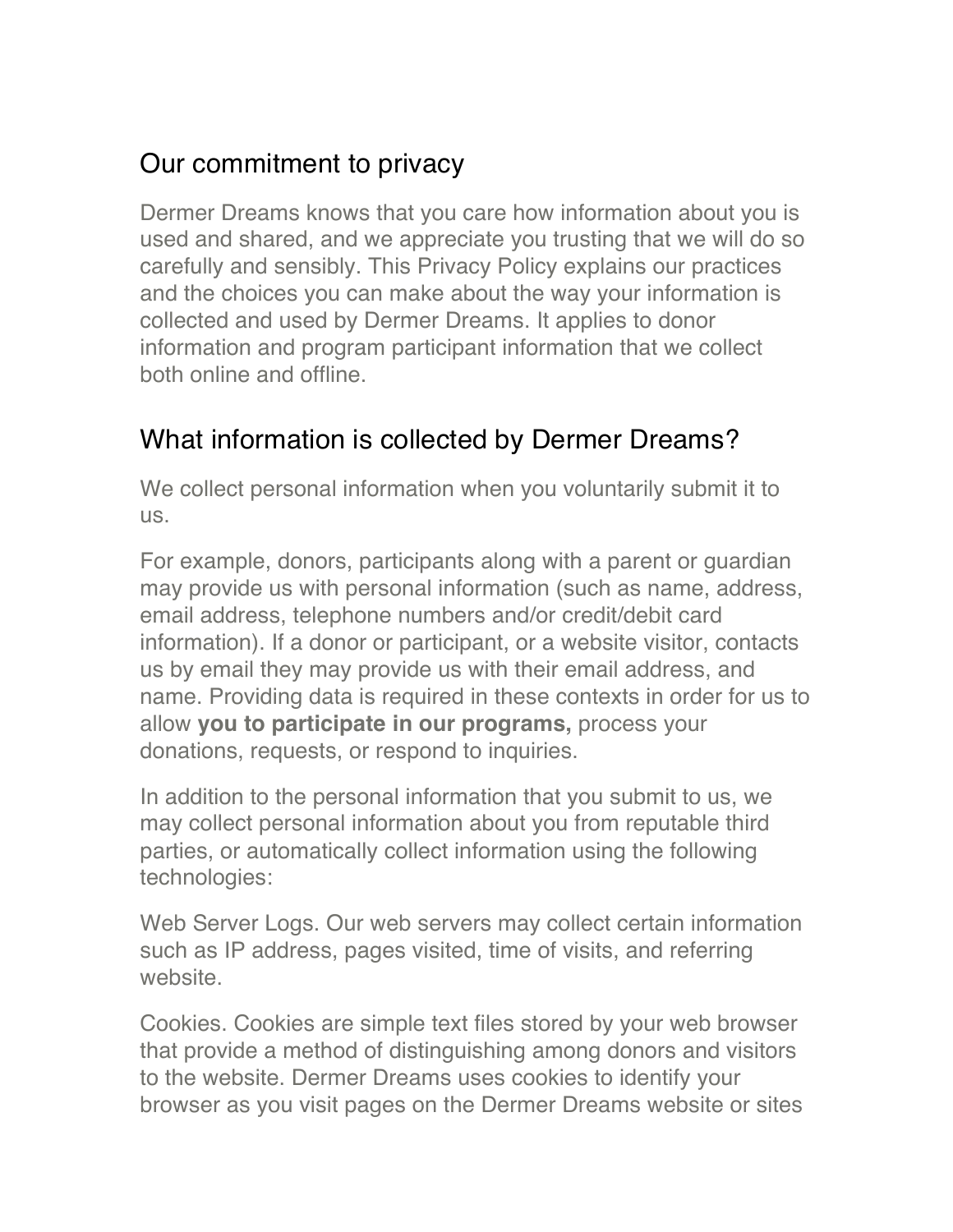in the Dermer Dreams media network. Cookies also allow Dermer Dreams to provide more relevant, targeted content as you travel through sites in the Dermer Dreams media network as appropriate and are used on our ordering website to keep track of the items in your shopping cart.

#### Where do we transfer and store information?

Dermer Dreams is based in the United States, and any information transmitted to us may be stored, accessed, or processed in the United States.

# How do we use information?

We collect information primarily to accept donations, complete our charitable projects, and provide you with information concerning our programs, projects, and activities. We also use information for internal purposes (to better understand our supporter network) and for analytical purposes (to respond to requests for information or merchandise and to improve our website, donor base, and outreach). We may inform you of other purposes at the time that we collect some forms of information. For example, if you apply to **work in our programs,** we may collect information in order to process your application.

## With whom do we share information?

We do not trade, share, or sell information that you provide to us with other organizations who intend to use it only to market their products or services to you.

There may be instances in which we share your information with others. We may share your information, for example, in conjunction with your sponsorship of a certain project, as required by law, with law enforcement, to comply with legal process, to protect our legal rights, to protect the safety or security of a person, or to protect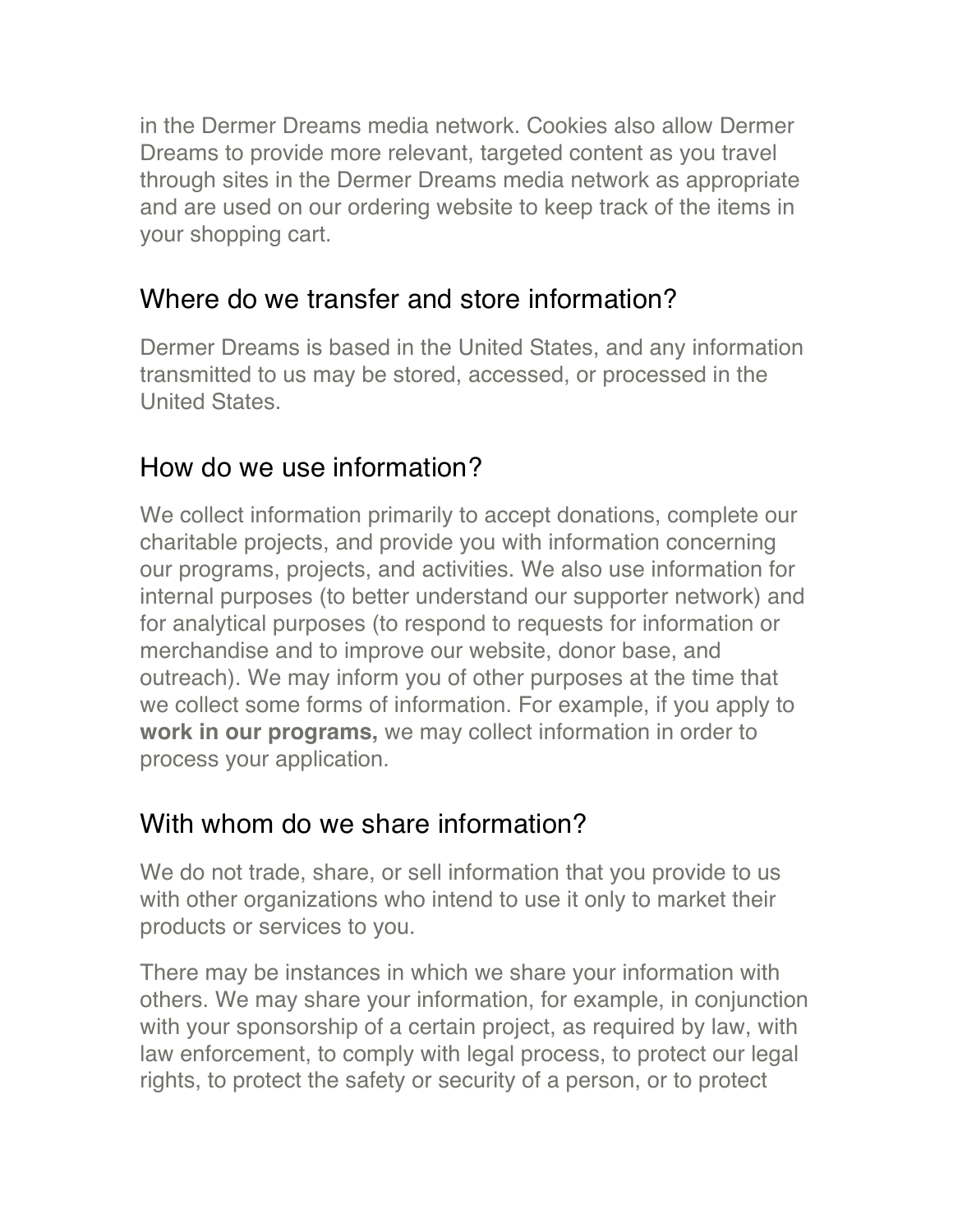against fraud, criminal acts, or misconduct. We may also share your information with companies that provide us with services, or with a successor legal entity.

## Our commitment to data security

To help prevent unauthorized access, maintain data accuracy, and ensure the correct use of information, we have put in place appropriate physical, electronic, and managerial procedures to safeguard and secure the information we collect. For example, we secure our machines with mandated encryption protocols to secure our user/company data. We also use industry accepted tools and techniques such as SSL.

#### Your access to data, and your choices

If you would like to access the data that we received from you, or make corrections to it, you may contact us at the email or mailing addresses provided at the end of this policy.

If you registered to receive communications from us and later change your mind, you may ask that your name and contact information be removed from our distribution list. You can send such a request to the email or mailing addresses at the end of this policy.

Some web browsers and devices permit you to broadcast a preference that you not be "tracked" online. At this time we do not modify your experience based upon whether such a signal is broadcast.

# Additional information

Behavioral Advertising. We may participate in behavioral-based advertising. This means that a third party may use technology (e.g., a cookie) to collect information about your use of our website so that they can provide advertising about products and services